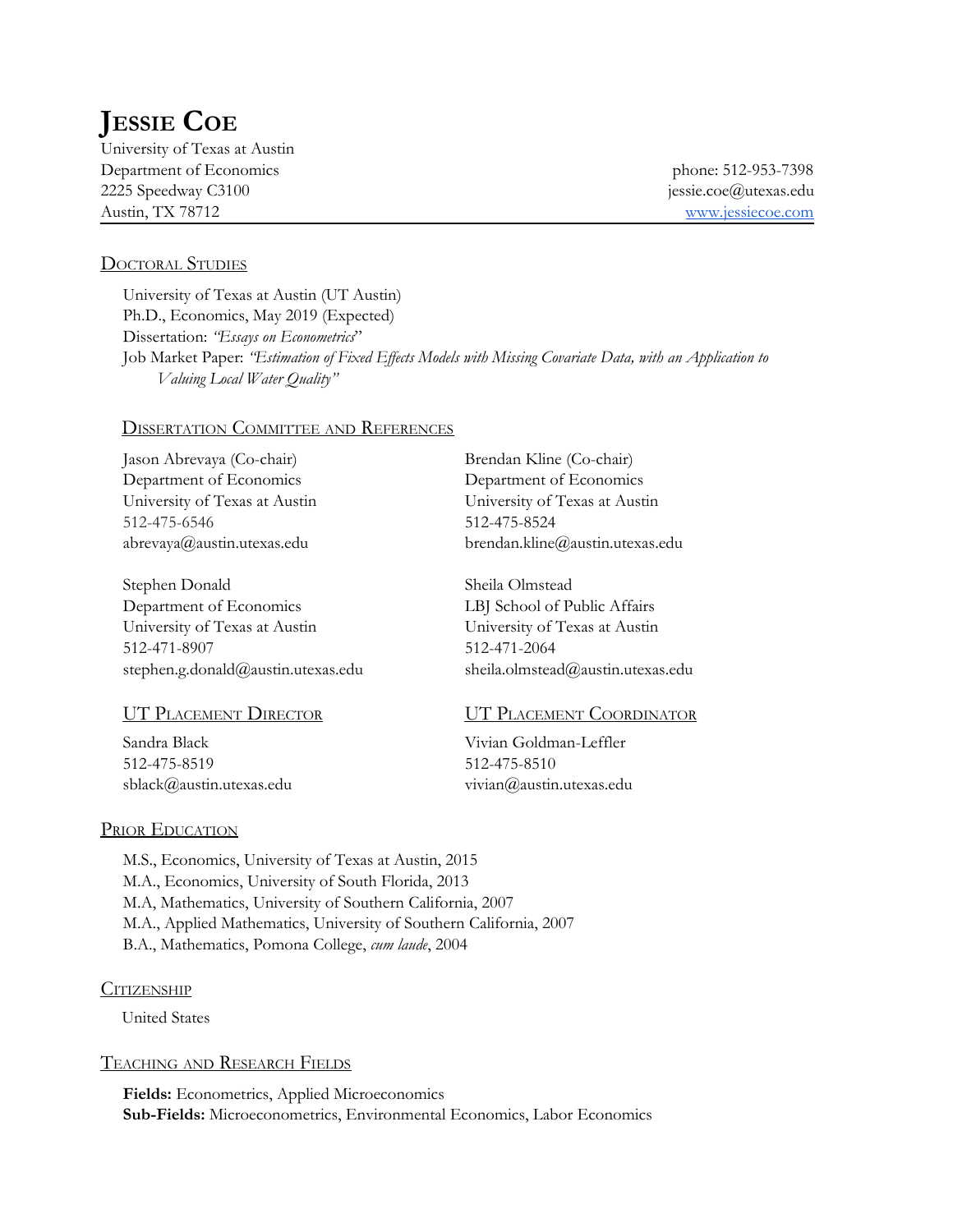# TEACHING EXPERIENCE

# **Instructor:**

| Summer 2017 | Introduction to Econometrics, UT Austin     |
|-------------|---------------------------------------------|
|             | Evaluations: Instructor 4.5/5, Course 4.3/5 |

#### **Teaching Assistant, Economics:**

| $2015 - 2018$ | Econometrics I (Ph.D. level), UT Austin, for Stephen Donald |
|---------------|-------------------------------------------------------------|
| $2015 - 2018$ | Econometrics (M.A. level), UT Austin, for Jason Abrevaya    |
| Fall 2014     | Microeconomic Theory, UT Austin, for Gerald Oettinger       |
| Fall 2013     | Economic Statistics, UT Austin, for Valerie Bencivenga      |
| $2012 - 2013$ | Introduction to Economics, University of South Florida      |

### **Teaching Assistant, Mathematics:**

| 2010          | Differential Equations, University of Southern California                  |
|---------------|----------------------------------------------------------------------------|
| $2008 - 2010$ | Calculus II, University of Southern California                             |
| $2007 - 2008$ | Calculus I, University of Southern California                              |
| $2005 - 2007$ | Probability and Statistics for Business, University of Southern California |
|               |                                                                            |

# HONORS, SCHOLARSHIPS, AND FELLOWSHIPS

| Fall 2018     | UT Austin, Office of Graduate Studies, Professional Development Award |
|---------------|-----------------------------------------------------------------------|
| Summer 2018   | UT Austin, Department of Economics, Summer Fellowship                 |
| May 2018      | UT Austin, Department of Economics, Outstanding TA Award              |
| Fall 2017     | UT Austin, Office of Graduate Studies, Professional Development Award |
| Summer 2016   | UT Austin, Department of Economics, Summer Fellowship                 |
| $2013 - 2015$ | UT Austin, Department of Economics, Fellowship                        |

## PROFESSIONAL ACTIVITIES

#### **Conferences:**

| October 2018  | Midwest Econometrics Group (MEG), Madison, Wisconsin, "Estimation of Fixed       |
|---------------|----------------------------------------------------------------------------------|
|               | Effects Models with Missing Covariate Data, with an Application to Valuing Local |
|               | Water Quality" (Job Market Paper)                                                |
| October 2018  | Canadian Econometric Study Group (CESG), Ottawa, ON, Poster Session, Job         |
|               | Market Paper                                                                     |
| February 2018 | Texas Camp Econometrics, Austin, TX, Job Market Paper                            |
| October 2017  | Midwest Econometrics Group (MEG), College Station, TX, Job Market Paper          |
|               |                                                                                  |

#### **Organization:**

2015 – 2018 President, Economics Graduate Student Organization

#### RESEARCH EXPERIENCE AND OTHER EMPLOYMENT

2014 IC^2 Institute, UT Austin, Graduate Research Assistant for Elsie Echeverri-Carroll